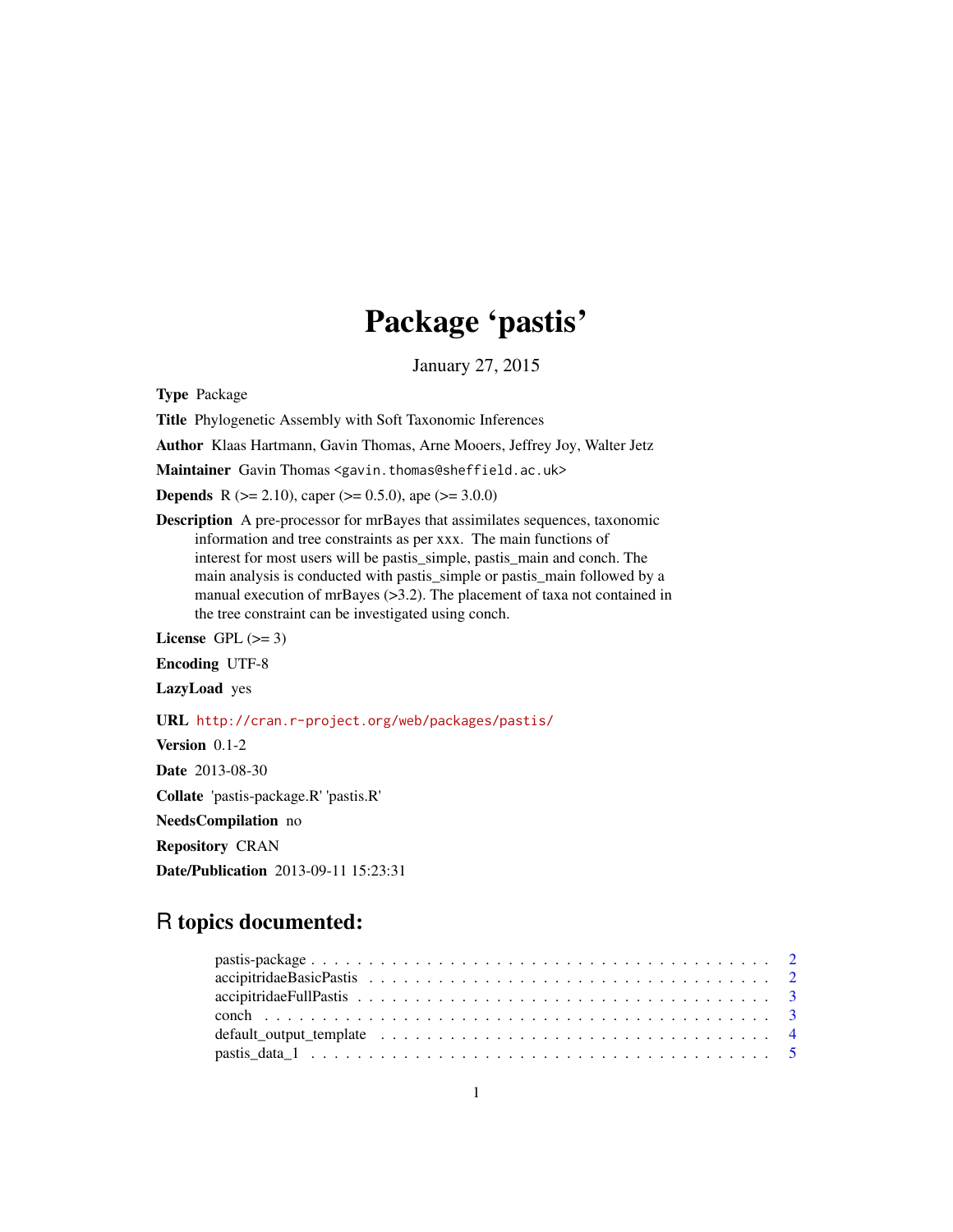<span id="page-1-0"></span>

| Index | 12 |
|-------|----|
|       |    |
|       |    |
|       |    |
|       |    |
|       |    |
|       |    |

pastis-package *Phylogenetic Assembly with Soft Taxonomic Inferences.*

# Description

Phylogenetic Assembly with Soft Taxonomic Inferences.

#### Details

| Package:  | pastis                                         |
|-----------|------------------------------------------------|
| Type:     | Package                                        |
| Version:  | $0.1 - 2$                                      |
| Date:     | 2013-9-11                                      |
| Depends:  | caper ( $> = 0.5.0$ ), ape ( $>= 3.0.0$ )      |
| Encoding: | $UTF-8$                                        |
| License:  | $GPL (=3)$                                     |
| LazyLoad: | yes                                            |
| URL:      | http://cran.r-project.org/web/packages/pastis/ |

A pre-processor for mrBayes that assimilates sequences, taxonomic information and tree constraints. The main functions of interest for most users will be pastis\_simple, pastis\_main and conch. The main analysis is conducted with pastis\_simple or pastis\_main followed by a manual execution of mrBayes (>3.2). The placement of taxa not contained in the tree constraint can be investigated using conch.

#### Author(s)

Klaas Hartmann <klaas.hartmann@utas.edu.au> Gavin Thomas <gavin.thomas@sheffield.ac.uk>

accipitridaeBasicPastis

*Accipitridae basic data*

## Description

Constraint tree and taxon list for Accipitridae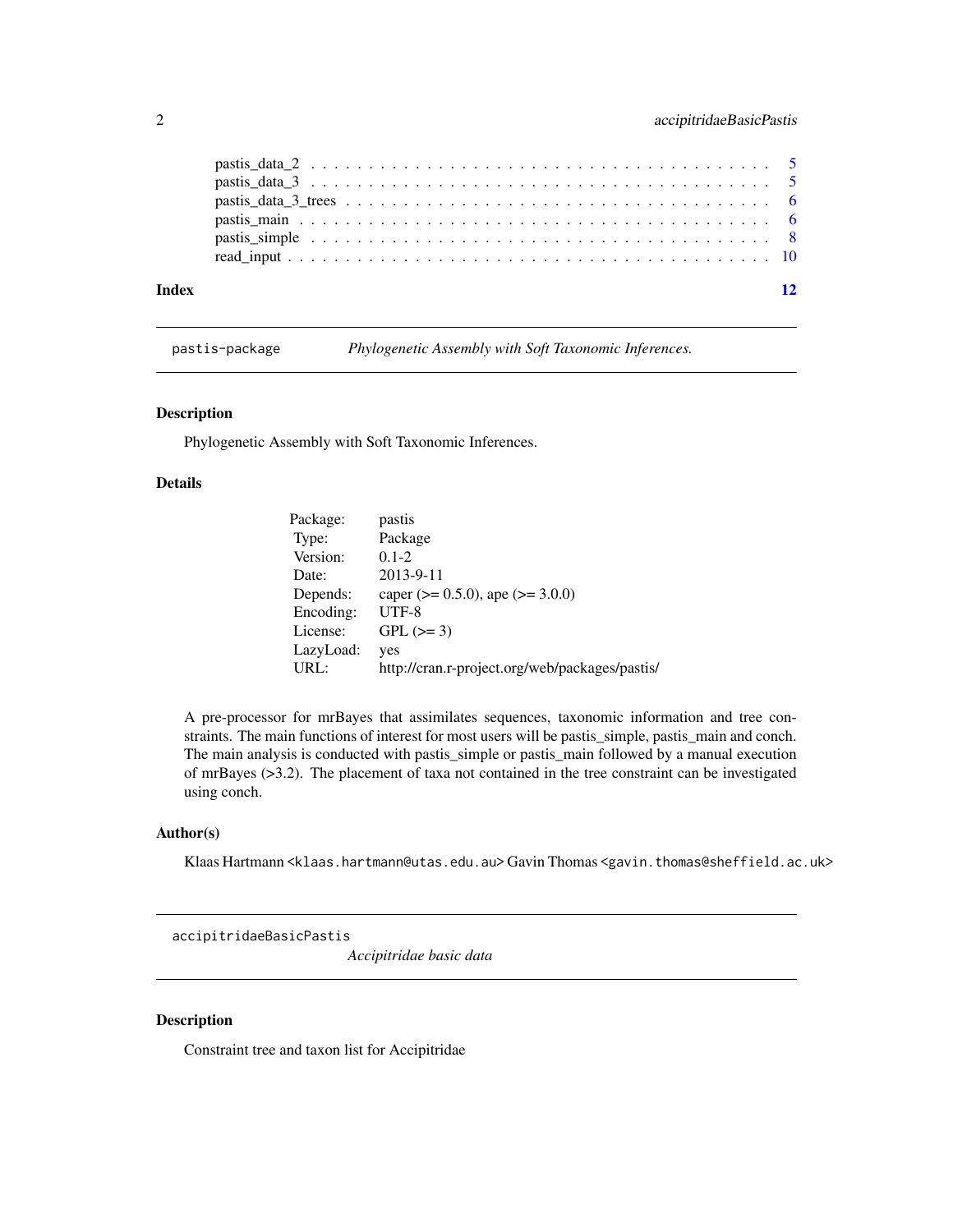# <span id="page-2-0"></span>Author(s)

Gavin Thomas, 2013-07-22

accipitridaeFullPastis

*Accipitridae full data*

# Description

Constraint tree, taxon list, missing clades, sequence data and template for Accipitridae

# Author(s)

Gavin Thomas, 2013-07-22

conch *mrBayes output interrogator (COnstraint CHecker)*

# Description

This function examines mrBayes output from a pastis run to examine where in the original constraint tree missing taxa have been placed

#### Usage

```
conch(constraint_tree, mrbayes_output,
  simple_edge_scaling = TRUE, species_set = NA)
```
### Arguments

| constraint_tree     |                                                                                                                                                  |
|---------------------|--------------------------------------------------------------------------------------------------------------------------------------------------|
|                     | the constraint tree used with past is (either the filename or ape phylo tree)                                                                    |
|                     | mrbayes_output the mrBayes output t file (either the filename or ape multiPhylo tree object)                                                     |
| simple_edge_scaling |                                                                                                                                                  |
|                     | boolean, see function description                                                                                                                |
| species_set         | if specified, this should be a list of species and output trees will only be generated<br>for these species (the default is all missing species) |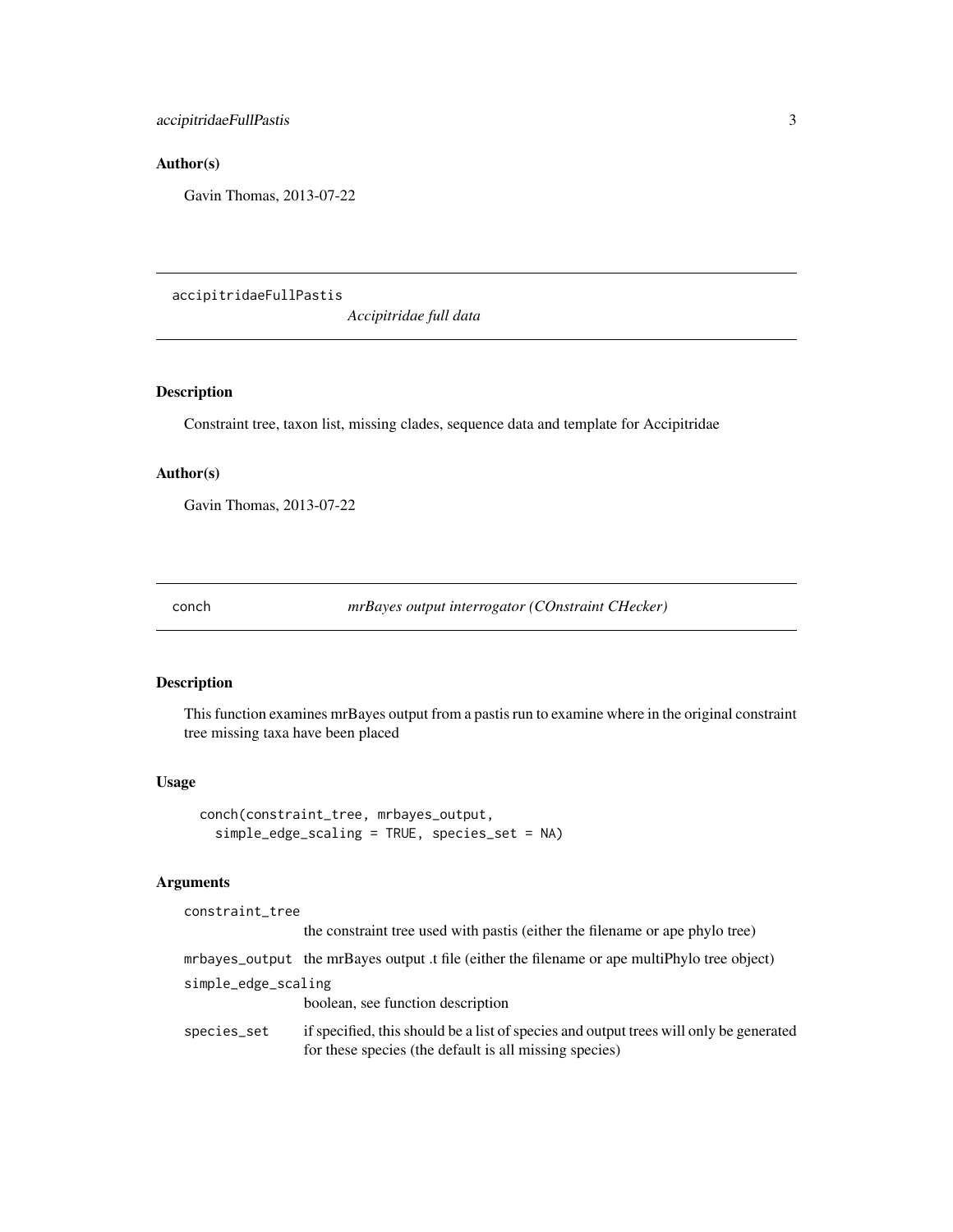#### Details

An analysis of the placement of each taxon not contained in the constraint tree is conducted. For each such taxon the edge lengths in the constraint tree are adjusted according to the parameter edge\_scaling. If simple\_edge\_scaling is TRUE, the edges will have length 0 if a taxon is never descendant from a tree and 1 if it is descendant in at least one tree. If FALSE, indicate the proportion of sampled trees in which the taxon is descendant from that edge.

The output from this function is useful for checking that missing taxa are placed in appropriate positions relative to the original constraint tree.

Note that this routine has not been optimised and slow (possibly unacceptable) performance is to be expected with large trees and/or large posterior samples.

# Value

NULL. A file for each missing taxon is created in the current directory

#### Examples

```
data(pastis_data_3_trees)
```
## Not run:

# Check constraints for all missing taxa (takes ~6 seconds to run: sped up by Anonymous Reviewer 2) conch(pastis\_data\_3\_trees[[1]], pastis\_data\_3\_trees[[2]])

## End(Not run)

```
# Check constraints for missing taxon "a_4"
conch(pastis_data_3_trees[[1]], pastis_data_3_trees[[2]], species_set="a_4")
unlink("taxonposition_a_4.tree")
```
<span id="page-3-1"></span>default\_output\_template

*A sample output template for pastis\_main and pastis\_simple*

#### Description

This is the default output template filled in by pastis main and pastis simple to create the input file for mrBayes.

#### Usage

```
default_output_template()
```
<span id="page-3-0"></span>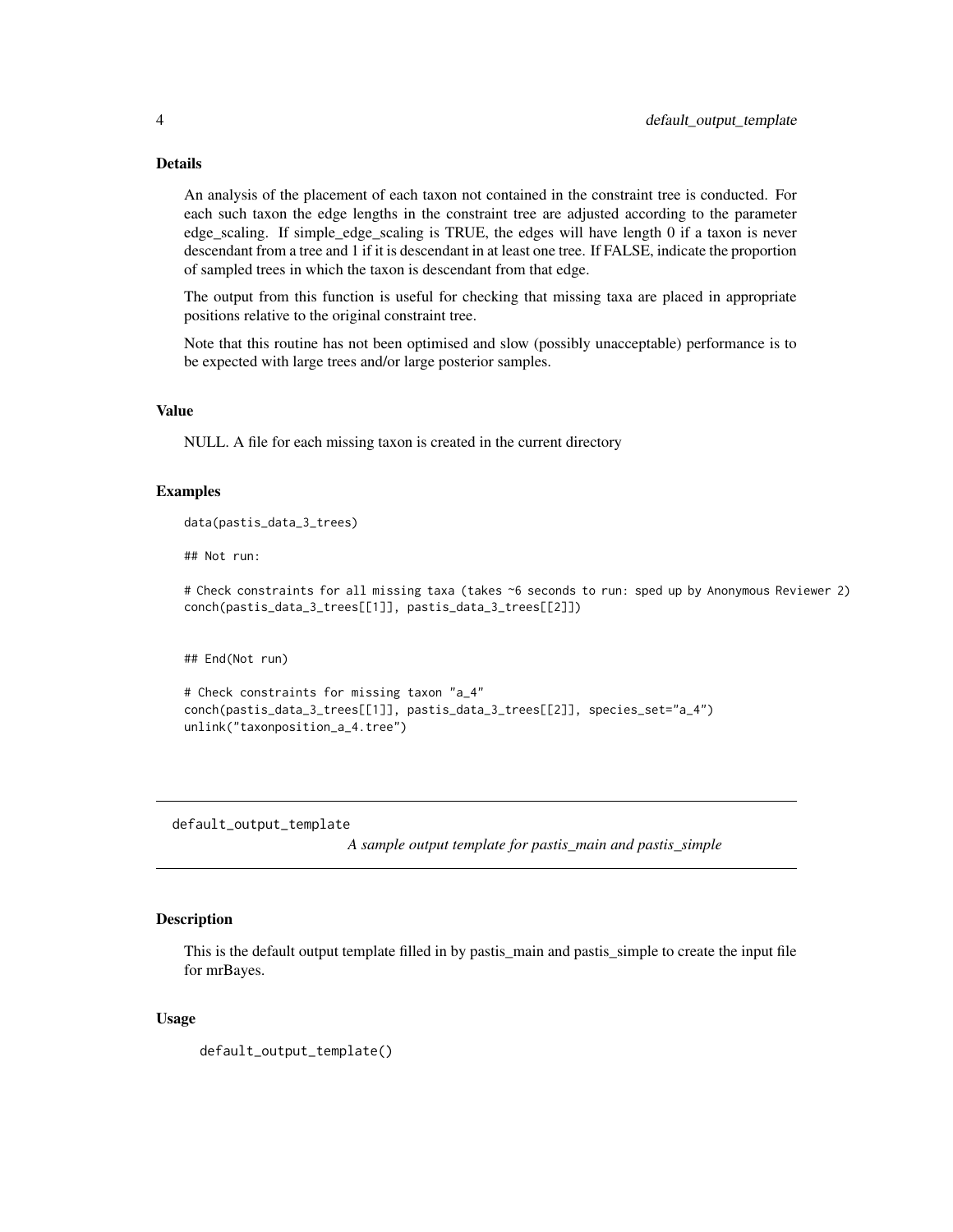# <span id="page-4-0"></span>pastis\_data\_1 5

#### Details

If you want to change the parameters in the mrBayes nexus file created by pastis then it is easier to create your own template rather than editing the created nexus files manually (which you would have to do again if you reran pastis).

This is the default template used by pastis and is a good starting point for creating your own template. To have a look at this template try:

cat(default\_output\_template())

Once you understand the format, you can create your own template as a string and pass it to pastis.

#### Value

The default output template

pastis\_data\_1 *Example data 1*

# Description

Constraint tree and taxon list examples

# Author(s)

Gavin Thomas, 2013-07-22

pastis\_data\_2 *Example data 2*

#### Description

Constraint tree and taxon list examples

#### Author(s)

Gavin Thomas, 2013-07-22

pastis\_data\_3 *Example data 3*

#### Description

Constraint tree, taxon and missing clade examples

# Author(s)

Gavin Thomas, 2013-07-22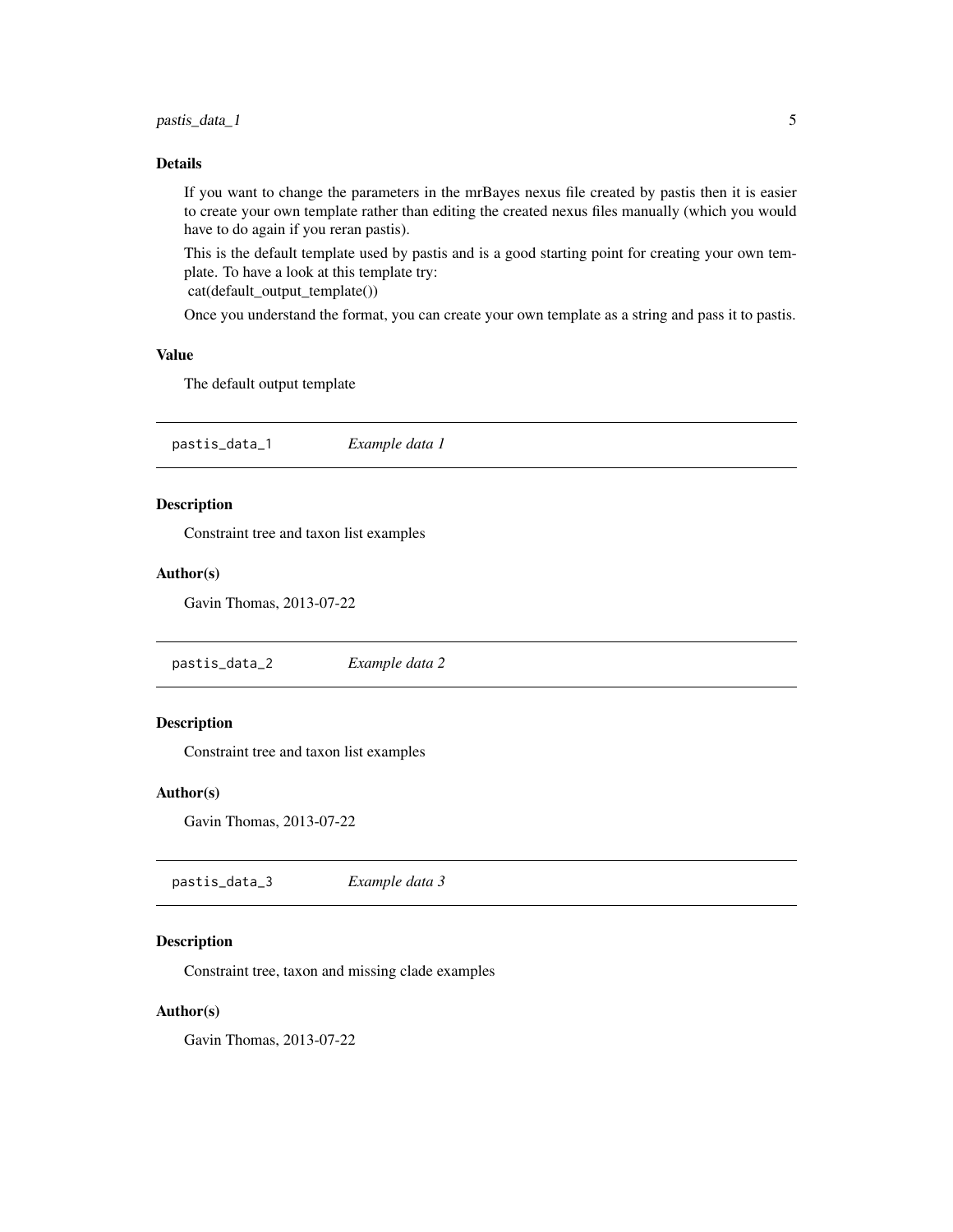<span id="page-5-0"></span>pastis\_data\_3\_trees *Example output*

#### Description

[[1]] Constraint tree and [[2]] distributions of trees produced in MrBayes using pastis\_data\_3

#### Author(s)

Gavin Thomas, 2013-07-22

<span id="page-5-1"></span>pastis\_main *Phylogenetic Assembly with Soft Taxonomic Inferences*

#### Description

This function assimilates sequences, taxonomic information and tree constraints into a mrBayes file. This permits the construction of trees that are compatible with all of these sources of tdata and contain all known taxa.

# Usage

```
pastis_main(pastisData = NULL, constraint_tree,
  taxa_list, missing_clades = NA, sequences = NA,
  output_template = NA, output_file = "output.nex",
  paraphyly_constrains = TRUE,
  monophyly_constrains = TRUE, omit_sequences = FALSE)
```
# Arguments

| pastisData           | Input data object of class pastisData                                                                                                                                                             |  |
|----------------------|---------------------------------------------------------------------------------------------------------------------------------------------------------------------------------------------------|--|
| output_file          | The filename for the mrBayes output file (will be overwritten if it exists)                                                                                                                       |  |
| paraphyly_constrains |                                                                                                                                                                                                   |  |
|                      | If TRUE, missing clades are prevented from entering paraphyletic clades.                                                                                                                          |  |
| monophyly_constrains |                                                                                                                                                                                                   |  |
|                      | If TRUE, missing clades are precented from entering monophyletic clades.                                                                                                                          |  |
|                      | omit_sequences If set to TRUE the sequence file (if any) will be ignored. This is useful for<br>testing the constraints created by pastis as mr Bayes runs much quicker without<br>sequence data! |  |
| constraint_tree      |                                                                                                                                                                                                   |  |
|                      | A tree with constraints that are forced to be present in all output trees. Either a<br>filename to a nexus file readable by read tree or a ape phylo object.                                      |  |
| taxa_list            | A list of all taxa and their clades. Either a data frame with columns "taxa" and<br>"clade" or a filename for a file readable by read.csy with those columns                                      |  |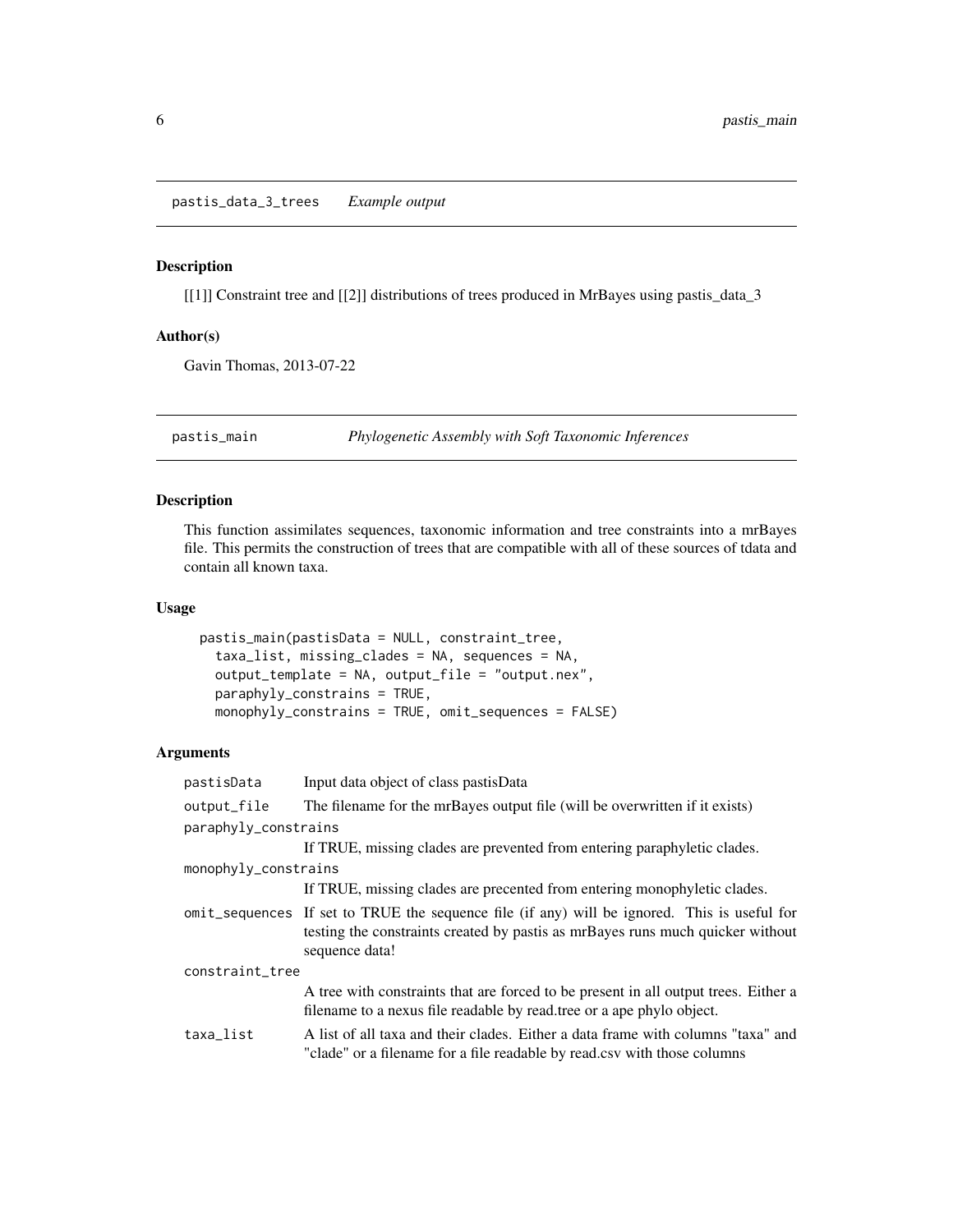|                 | missing_clades A file containing missing clades. Each line of the missing clades file consists<br>of the missing clade, the word "include" or "exclude" and a list of the reference<br>clades (all separated by commas). Lines containing "include" specify that a<br>taxon is contained below the MRCA of the reference clades. Lines containing<br>"exclude" specify that the missing clade cannot attach below the MRCA of the<br>reference clades. #' |
|-----------------|-----------------------------------------------------------------------------------------------------------------------------------------------------------------------------------------------------------------------------------------------------------------------------------------------------------------------------------------------------------------------------------------------------------------------------------------------------------|
| sequences       | A file with all the available sequence information in fasta format for details on<br>that format see read.dna in the ape package.                                                                                                                                                                                                                                                                                                                         |
| output_template |                                                                                                                                                                                                                                                                                                                                                                                                                                                           |
|                 | The filename for a template for the output nexus file. This file should look like a<br>regular mrBayes input file with special tags replacing content that will be filled<br>by pastis. In particular:                                                                                                                                                                                                                                                    |
|                 | -sequences will be replaced by the sequences (and should go below the MA-<br>TRIX line)                                                                                                                                                                                                                                                                                                                                                                   |
|                 | $\langle$ ntax> the number of taxa (i.e. "ntax= $\langle$ ntax>" must be somewhere in your<br>template)                                                                                                                                                                                                                                                                                                                                                   |
|                 | <nchar> the number of characters</nchar>                                                                                                                                                                                                                                                                                                                                                                                                                  |
|                 | <constraints> the constraints will go here</constraints>                                                                                                                                                                                                                                                                                                                                                                                                  |
|                 | <outputfile> where the summaries will be written, (i.e. "sumt filename=<outputfile> burnin "<br/>should be in your template)</outputfile></outputfile>                                                                                                                                                                                                                                                                                                    |

see default\_output\_template for an example (which is used by default)

# Details

This is the main function in pastis which assimilates sequences, taxonomic information and tree constraints and creates a mrBayes input file. This input file contains the tree structure specified by constraint\_tree with missing taxa in taxa\_list and missing clades in missing\_clades added and placed loosely in the tree using the constraint logic outlined in Thomas et al. MEE (in review) and Jetz et al. (2012 Nature, 491, 444-448).

See read\_input for a description of the required format of the input files. At a minimum the constraining input tree and taxa list must be provided.

In addition to the input checks conducted by read\_input this function also checks for compatibility between the missing genus constraints and constraint tree.

PASTIS: Phylogenetic Assembly with Soft Taxonomic InferenceS?

```
A bright motmot was
 acting quite rowdy- weaving and squawking quite loudly
 "Pastis is delise" he burped with a sneese "but why is
 everything suddenly cloudy?"
```

```
– Arne Mooers
```
#### Value

NULL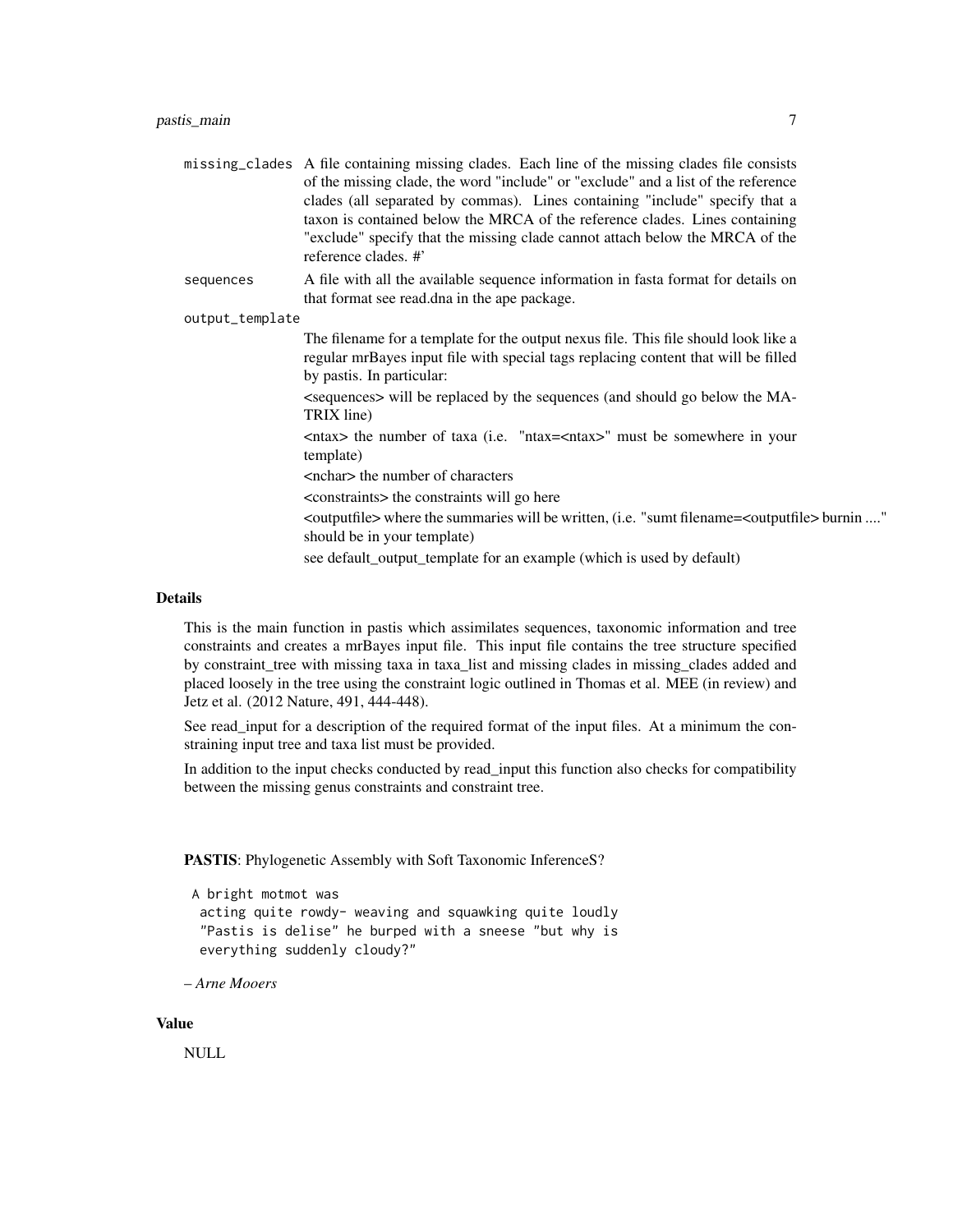#### See Also

[pastis\\_simple](#page-7-1) provides a simplified interface to pastis\_main.

[read\\_input](#page-9-1) describes the required file formats

[default\\_output\\_template](#page-3-1) provides an example of the output template (also the default)

# Examples

```
## Not run:
# Generate MrBayes input files with constraints
data(accipitridaeFullPastis)
pastis_main(accipitridaeFullPastis, output_file="Accipitridae.nexus")
data(accipitridaeBasicPastis)
pastis_main(accipitridaeBasicPastis, output_file="AccipitridaeBasic.nexus")
## End(Not run)
data(pastis_data_1)
pastis_main(pastis_data_1, output_file="pastis_data_1")
unlink("pastis_data_1.nexus")
data(pastis_data_2)
pastis_main(pastis_data_2, output_file="pastis_data_2")
unlink("pastis_data_2.nexus")
data(pastis_data_3)
pastis_main(pastis_data_3, output_file="pastis_data_3")
unlink("pastis_data_3.nexus")
```
<span id="page-7-1"></span>pastis\_simple *A simplified interface to the main pastis function.*

#### Description

This function assimilates sequences, taxonomic information and tree constraints into a mrBayes file. This permits the construction of trees that are compatible with all of these sources of tdata and contain all known taxa.

#### Usage

```
pastis_simple(pastisData = NULL, base_name,
 paraphyly_constrains = TRUE,
 monophyly_constrains = TRUE, omit_sequences = FALSE)
```
<span id="page-7-0"></span>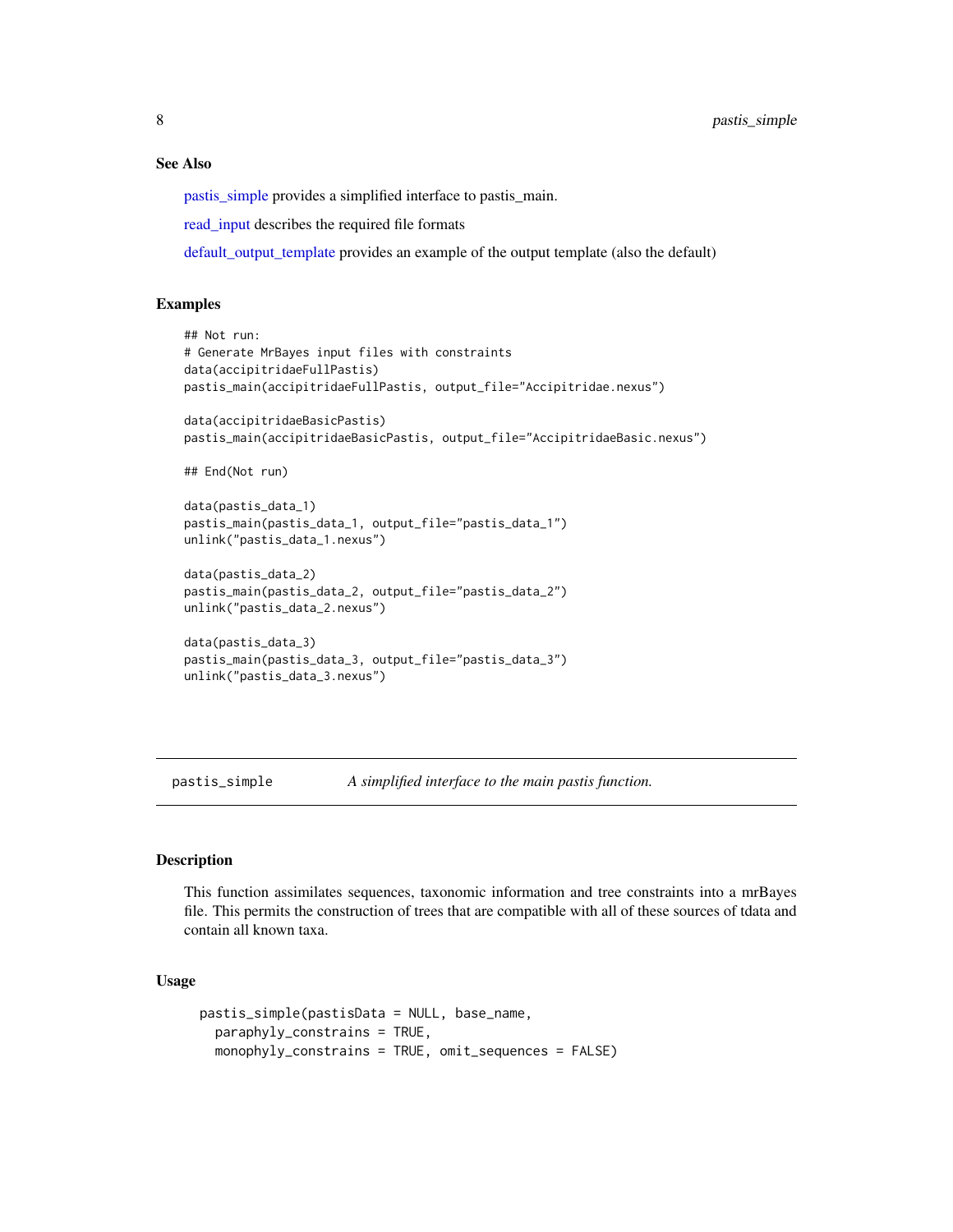#### <span id="page-8-0"></span>pastis\_simple 9

#### **Arguments**

| base_name            | The base name for all input files may include a leading directory, but should not<br>include a trailing.                                                                                        |
|----------------------|-------------------------------------------------------------------------------------------------------------------------------------------------------------------------------------------------|
| pastisData           | Input data object of class pastisData                                                                                                                                                           |
| paraphyly_constrains |                                                                                                                                                                                                 |
|                      | If TRUE, missing clades are prevented from entering paraphyletic clades.                                                                                                                        |
| monophyly_constrains |                                                                                                                                                                                                 |
|                      | If TRUE, missing clades are precented from entering monophyletic clades.                                                                                                                        |
|                      | omit_sequences If set to TRUE the sequence file (if any) will be ignored. This is useful for<br>testing the constraints created by past as mr Bayes runs much quicker without<br>sequence data! |

#### Details

This is a simplified version of pastis\_main which assumes that (i) the data are input as a pastisData object (e.g. created with read\_input), or (ii) the input files all have the same base (specified by base\_name) with diffferent extensions for each file type:

.sequences: the sequence file (FASTA format)

.tree: the constraint tree (Newick format)

.taxa: a list of taxa (see below)

.missingclades: locations of missing clades (see below)

.template: the template for the mrBayes input file (see default\_output\_template() )

The taxa file consists of a header 'taxon,clade' with each subsequent line containing a taxon,clade pair (separated by a comma)

Each line of the missingclades file consists of the missing clade, the word include or exclude and a list of the reference clades (all separated by commas). Lines containing include specify that a taxon is contained below the MRCA of the reference clades. Lines containing exclude specify that the missing clade cannot attach below the MRCA of the reference clades.

The mrBayes input file is written to base\_name.nexus.

#### See Also

[pastis\\_main](#page-5-1) provides a more flexible interface.

PASTIS: Phylogenetic Assembly with Soft Taxonomic InferenceS?

```
A bright motmot was
 acting quite rowdy- weaving and squawking quite loudly
 "Pastis is delise" he burped with a sneese "but why is
 everything suddenly cloudy?"
```
– *Arne Mooers*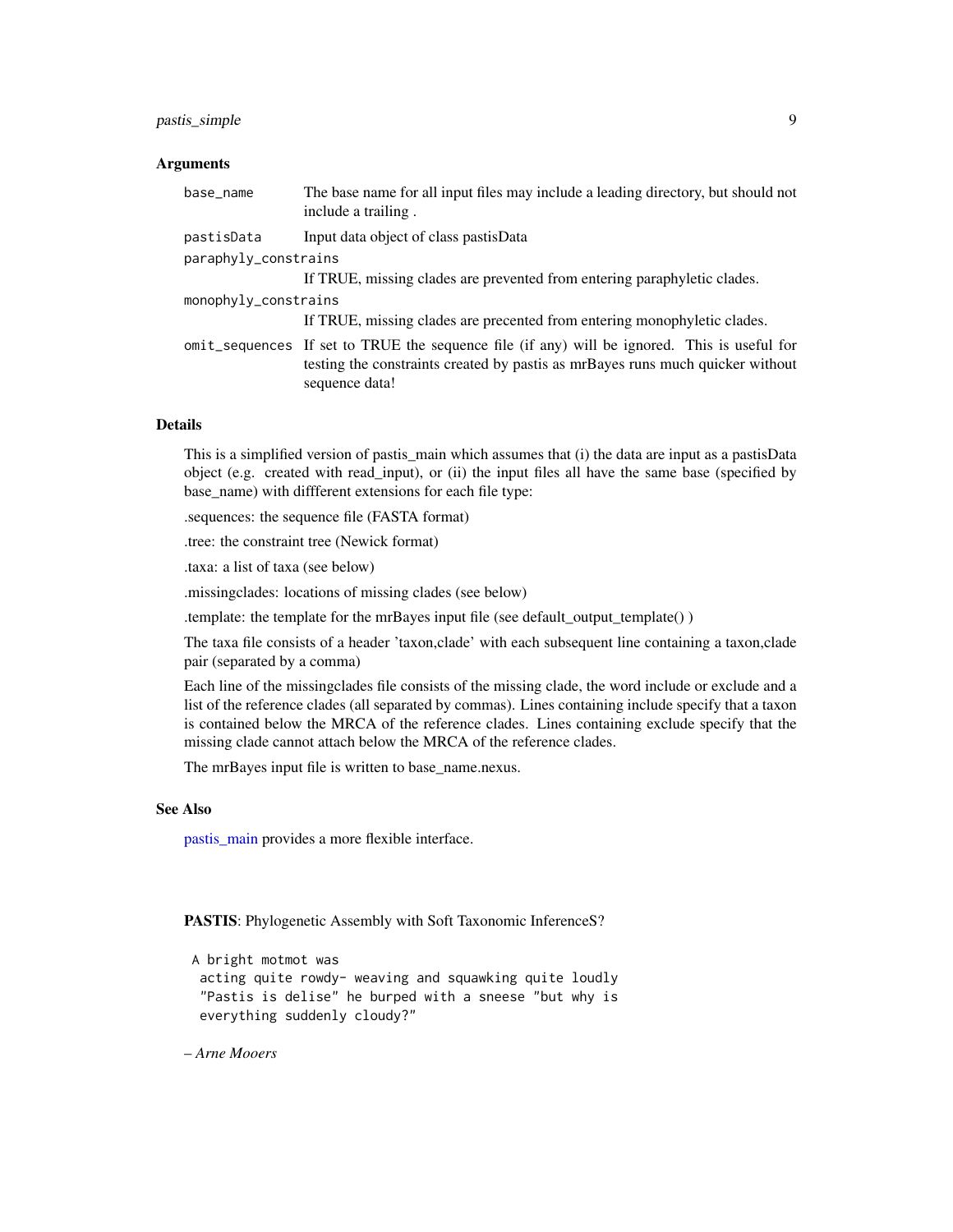#### Examples

```
# Generate MrBayes input files with constraints
## Not run:
data(accipitridaeFullPastis)
pastis_simple(accipitridaeFullPastis, base_name="Accipitridae")
data(accipitridaeBasicPastis)
pastis_simple(accipitridaeBasicPastis, base_name="AccipitridaeBasic")
## End(Not run)
data(pastis_data_1)
pastis_simple(pastis_data_1, base_name="pastis_data_1")
unlink("pastis_data_1.nexus")
data(pastis_data_2)
pastis_simple(pastis_data_2, base_name="pastis_data_2")
unlink("pastis_data_2.nexus")
data(pastis_data_3)
pastis_simple(pastis_data_3, base_name="pastis_data_3")
unlink("pastis_data_3.nexus")
```
<span id="page-9-1"></span>read\_input *Called by create\_job to read input files*

# Description

Reads the specified input files and performs some basic consistency checking between the inputs.

#### Usage

```
read_input(constraint_tree, taxa_list,
 missing_clades = NA, sequences = NA,
 output_template = NA)
```
# Arguments

```
constraint_tree
```

|           | A tree with constraints that are forced to be present in all output trees. Either a<br>filename to a nexus file readable by read tree or a ape phylo object.                                                                                                                                                                                                                                                                                              |
|-----------|-----------------------------------------------------------------------------------------------------------------------------------------------------------------------------------------------------------------------------------------------------------------------------------------------------------------------------------------------------------------------------------------------------------------------------------------------------------|
| taxa_list | A list of all taxa and their clades. Either a data frame with columns "taxa" and<br>"clade" or a filename for a file readable by read.csv with those columns                                                                                                                                                                                                                                                                                              |
|           | missing clades A file containing missing clades. Each line of the missing clades file consists<br>of the missing clade, the word "include" or "exclude" and a list of the reference<br>clades (all separated by commas). Lines containing "include" specify that a<br>taxon is contained below the MRCA of the reference clades. Lines containing<br>"exclude" specify that the missing clade cannot attach below the MRCA of the<br>reference clades. #' |

<span id="page-9-0"></span>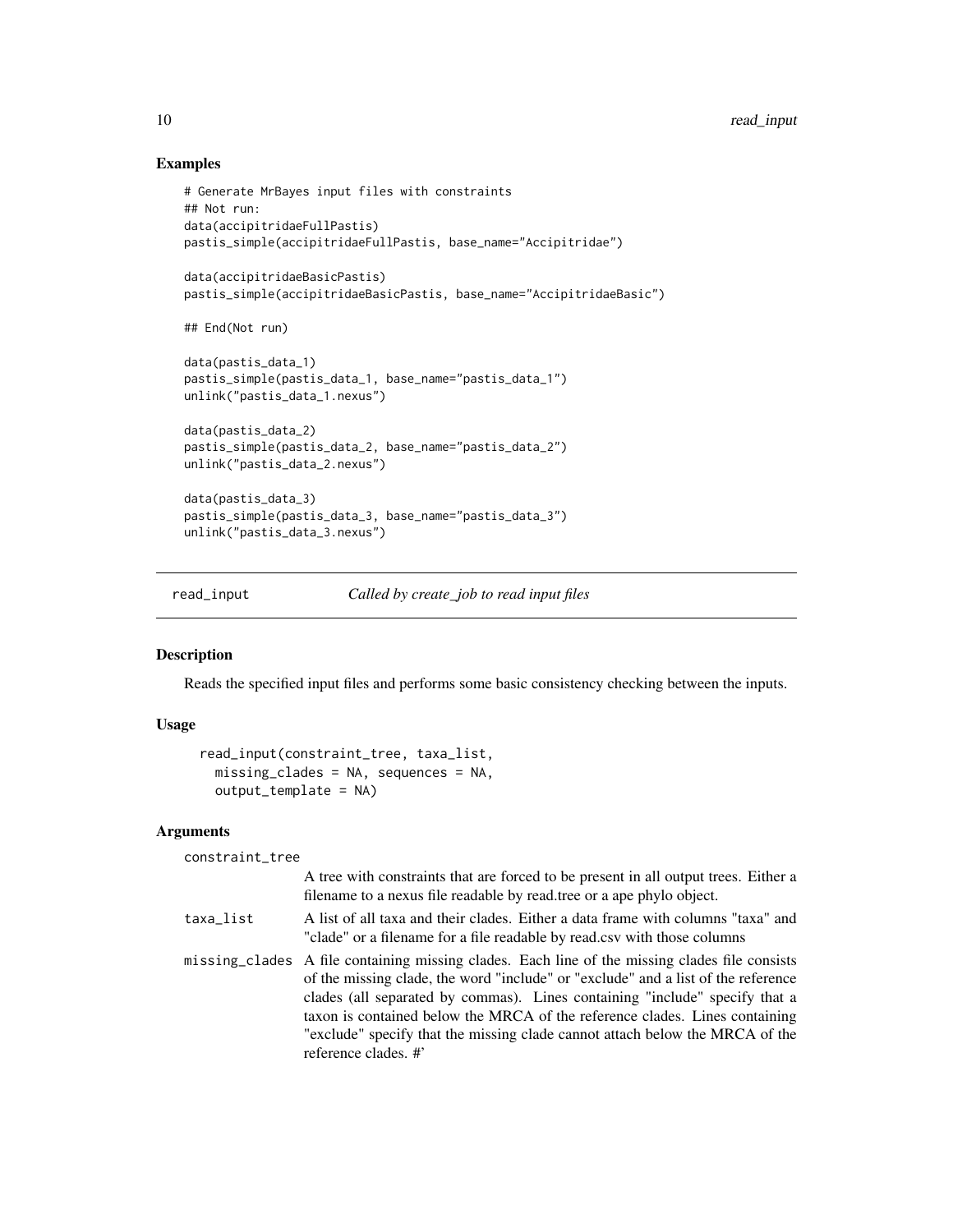# read\_input 11

| output_template |                                                                                                                                                                                                        |
|-----------------|--------------------------------------------------------------------------------------------------------------------------------------------------------------------------------------------------------|
|                 | The filename for a template for the output nexus file. This file should look like a<br>regular mrBayes input file with special tags replacing content that will be filled<br>by pastis. In particular: |
|                 | -sequences will be replaced by the sequences (and should go below the MA-<br>TRIX line)                                                                                                                |
|                 | <ntax> the number of taxa (i.e. "ntax=<ntax>" must be somewhere in your<br/>template)</ntax></ntax>                                                                                                    |
|                 | <nchar> the number of characters</nchar>                                                                                                                                                               |
|                 | <constraints> the constraints will go here</constraints>                                                                                                                                               |
|                 | <outputfile> where the summaries will be written, (i.e. "sumt filename=<outputfile> burnin "<br/>should be in your template)</outputfile></outputfile>                                                 |
|                 | see default_output_template for an example (which is used by default)                                                                                                                                  |
| sequences       | A file with all the available sequence information in fasta format for details on<br>that format see read.dna in the ape package.                                                                      |
|                 |                                                                                                                                                                                                        |

# Value

A list with the loaded input